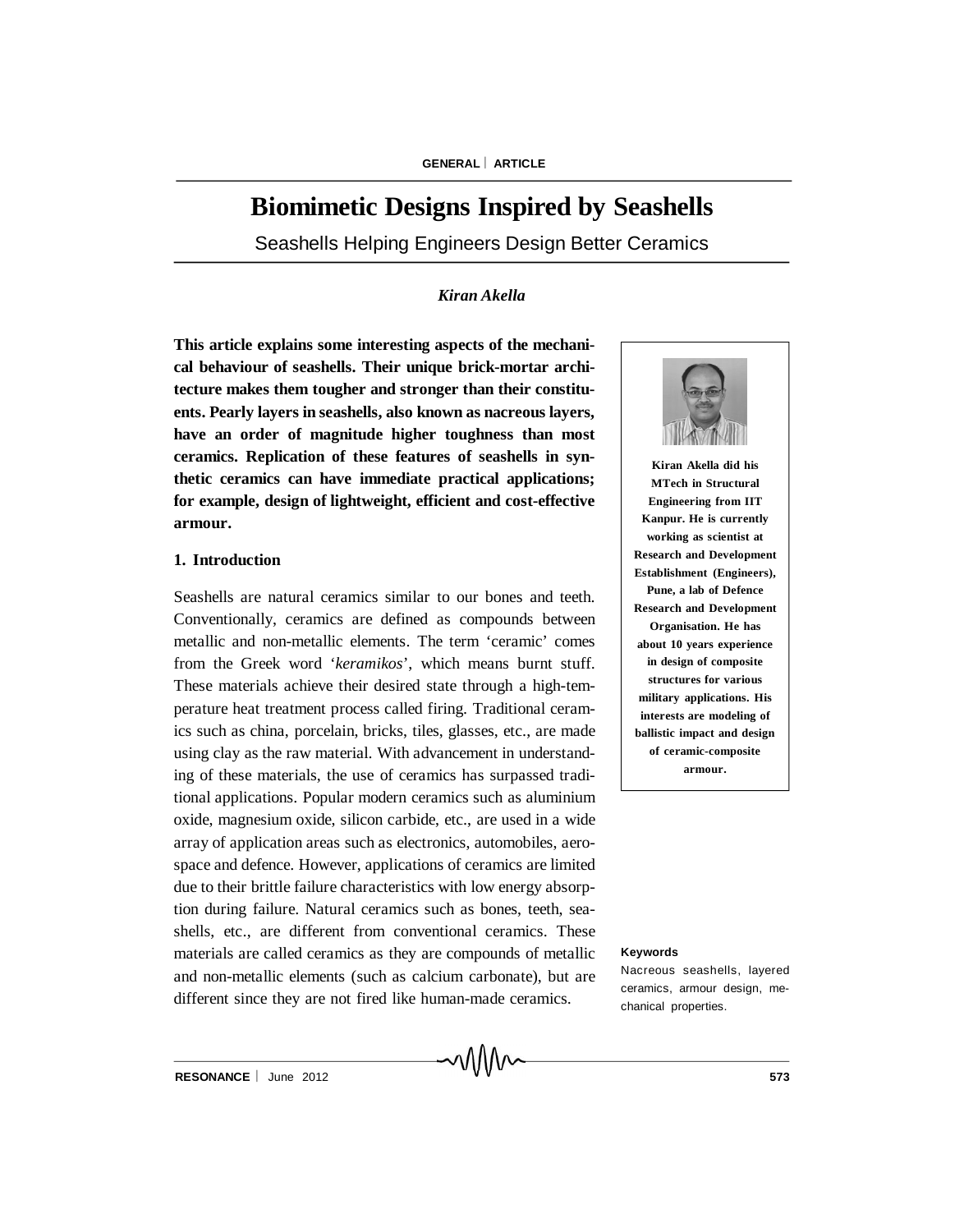Seashells with nacreous layers have higher toughness than conventional ceramics.

Natural ceramics, especially seashells with pearly layers, also known as nacreous layers, have a distinctly different behaviour from the brittle behaviour of conventional ceramics. They have a layered brick-and-mortar architecture with calcium carbonate platelets as the bricks and protein as the mortar. Behavioural aspects of natural ceramics such as reduced effect of flaws on tensile strength and higher toughness make them desirable for applications such as armour resistant to ballistic impact.

Engineers want to exploit the advantages of ceramics but are struggling to work around its disadvantages. Ceramics are stronger than metals under heavy compressive loads acting in the vicinity of areas subjected to impact. Their much lower density makes them attractive lightweight alternatives to metallic armour. But processing of ceramics requires high temperature and pressure. Hence they are more expensive than metals. Processing limitations also make manufacture of large and thick parts infeasible. Another drawback of ceramics is their brittle behaviour due to which armour suffers heavy degradation on impact. It therefore has lower multiple hits resisting capability than metallic armour.

Armour designers desire ductile ceramics. Attempts were made to achieve this goal by embedding ceramic fibres inside bulk ceramics. Such materials are popularly known as Ceramic Matrix Composites (CMCs). However, CMCs are difficult to process and much more expensive than conventional ceramics. Their application is hence restricted to niche areas such as the nosecone of a space re-entry vehicle.

To improve the design of armour at reasonable cost, novel designs have to be explored. Studying the microstructure of shells and methods of replication therefore offer a promising opportunity. It opens up a possibility of attaining ductility in ceramics at lower cost. Exploring this possibility might lead us to light, costeffective and efficient armour.

Seashells have generated sustained interest amongst researchers in the last few decades. Enough data is available on their

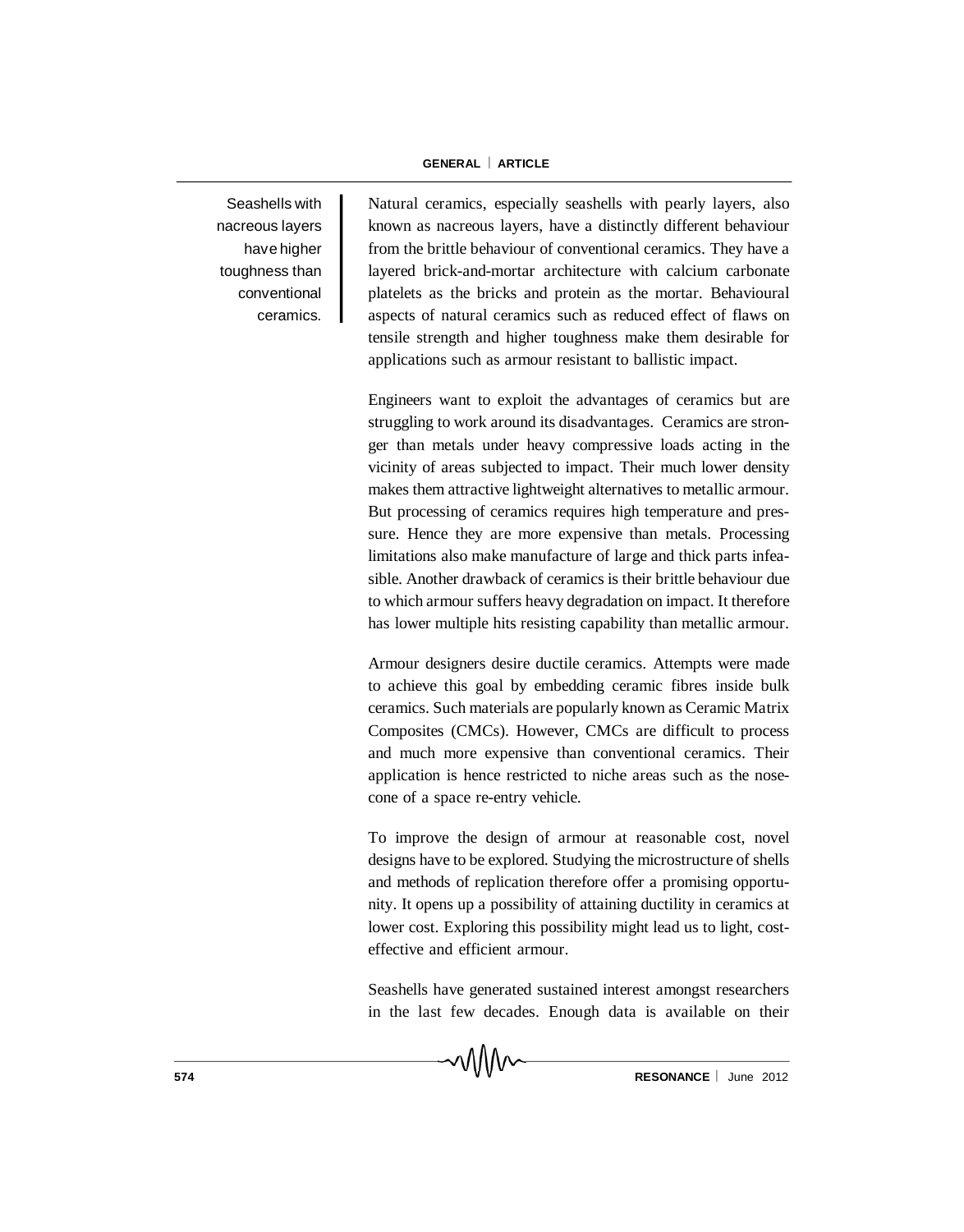mechanical properties and the reasons for their superior behaviour as compared to conventional ceramics are also reasonably understood. However an armour design based on this concept is still not available.

In this article, the mechanical behaviour of seashells is presented and their microstructure is explained. Their mechanical behaviour is compared with conventional ceramics. Features of seashell structure that cause its improved behaviour are discussed. Finally, approaches being adopted to replicate its design for developing tough and ductile ceramics are reviewed.

## **Box 1. Glossary\***

*Stress* is the force divided by the area on which the force acts. Its unit is Pa or Nm<sup>-2</sup>. *Strain* is the proportional change in length. It has no units. *Strength* is the stress at which material breaks up. It is also measured in Pa. *Young's modulus* is the ratio of stress and strain.

*Toughness* is the ability of any material to absorb energy per unit volume before rupture. Hence, its units are Jm<sup>-3</sup>. It is defined as the area under the stress–strain curve of any material. The stress–strain curve is plotted by measuring load versus deformation for a standard specimen. A material is tough if it can bear large deformations (or strains) under heavy loads before failure. Strength and toughness are related. A material is strong when it bears heavy loads before failure. A material is strong and tough when it exhibits large strains under heavy loads before failure.

*Brittle failure* occurs if a material does not exhibit large strain values before failure. Such a brittle material may be strong but not tough. Since a brittle material fails at low strain values, the failure is sudden. Glass is brittle material but not mild-steel. It has little tendency to deform before fracture. This fracture absorbs relatively little energy, even in materials of high strength.

*Ductility* is a mechanical property used to describe the extent to which materials can be deformed without fracture. This is also often characterized by the material's ability to be stretched into a wire. A ductile material such as mild-steel or gold can undergo large deformations before failure.

*Hardness* is the resistance offered by a material to permanent shape change. Commonly, hardness is measured as resistance to scratch or indentation. Hardness is a surface property and not a bulk property.

*Percentage elongation* is the strain at which rupture of material occurs and is expressed in percentage. Its value is high for ductile materials and very low for brittle materials.

\* See Gordon's Book [1].

**RESONANCE** | June 2012 **575**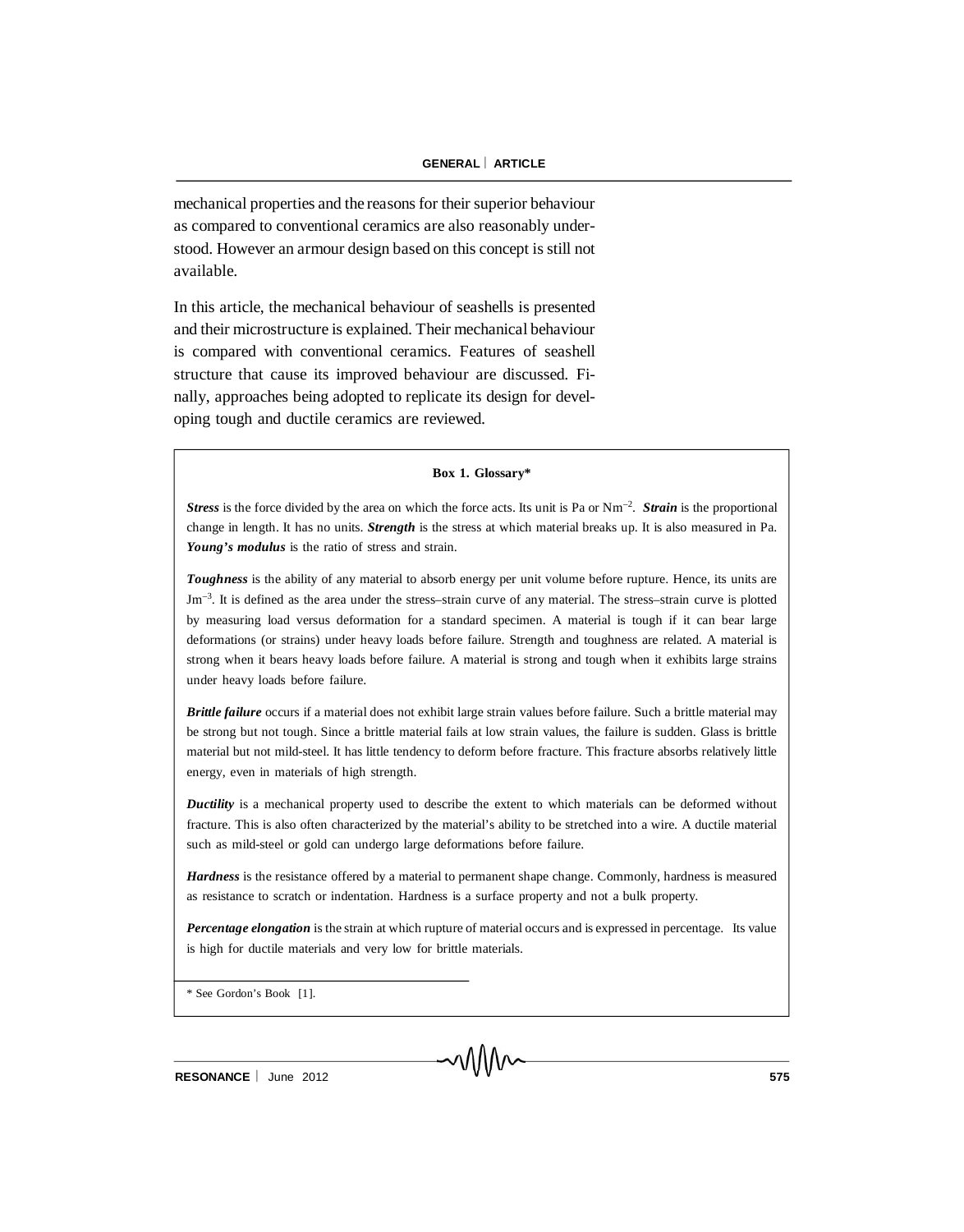Shells are formed from secretions of the mantle.

# **2. Background on Shells**

Shells are 'houses' for molluscs and are called exoskeletons. Because of shells, the soft body of a mollusc gets shape and rigidity. In addition, shells perform secondary functions such as: camouflage, aids to dig in mud, anchor, and even help the mollusc have its own farm by allowing in its spines, growth of seaweeds for consumption. Molluscs make shells from calcium that they extract from the environment through food and water. At the time of their birth, molluscs come into the world equipped with their own tiny shells.

The body of a mollusc is made of five main parts (*Figure* 1) namely: (i) foot, a highly muscular organ for locomotion; (ii) head, with eyes and tentacles; (iii) visceral mass, containing digestive excretory, circulatory and genital organs; (iv) mantle, covering the visceral mass; and (v) shell, formed from the secretions of mantle. Two forms of crystallised calcium carbonate are usually observed within the cross-section of shells, commonly known as calcite and aragonite.

Molluscs belong to Phylum Mollusca. There are more than 110,000 species of molluscs within the phylum. Some commonly known molluscs are snails, clams, mussels, squids, octopi, chitons and tusk shells. A majority of molluscs live in marine environments; bivalves and gastropods include some fresh water species and species that live on land such as snails. Of all the classes, bivalves and gastropods are most abundant and include the largest number of species. Most species in these two classes have well-formed shells. Bivalves include clams, oysters, scallops, mussels, etc., and gastropods include abalones, limpets,



**Figure 1**. Parts of a generalised mollusc.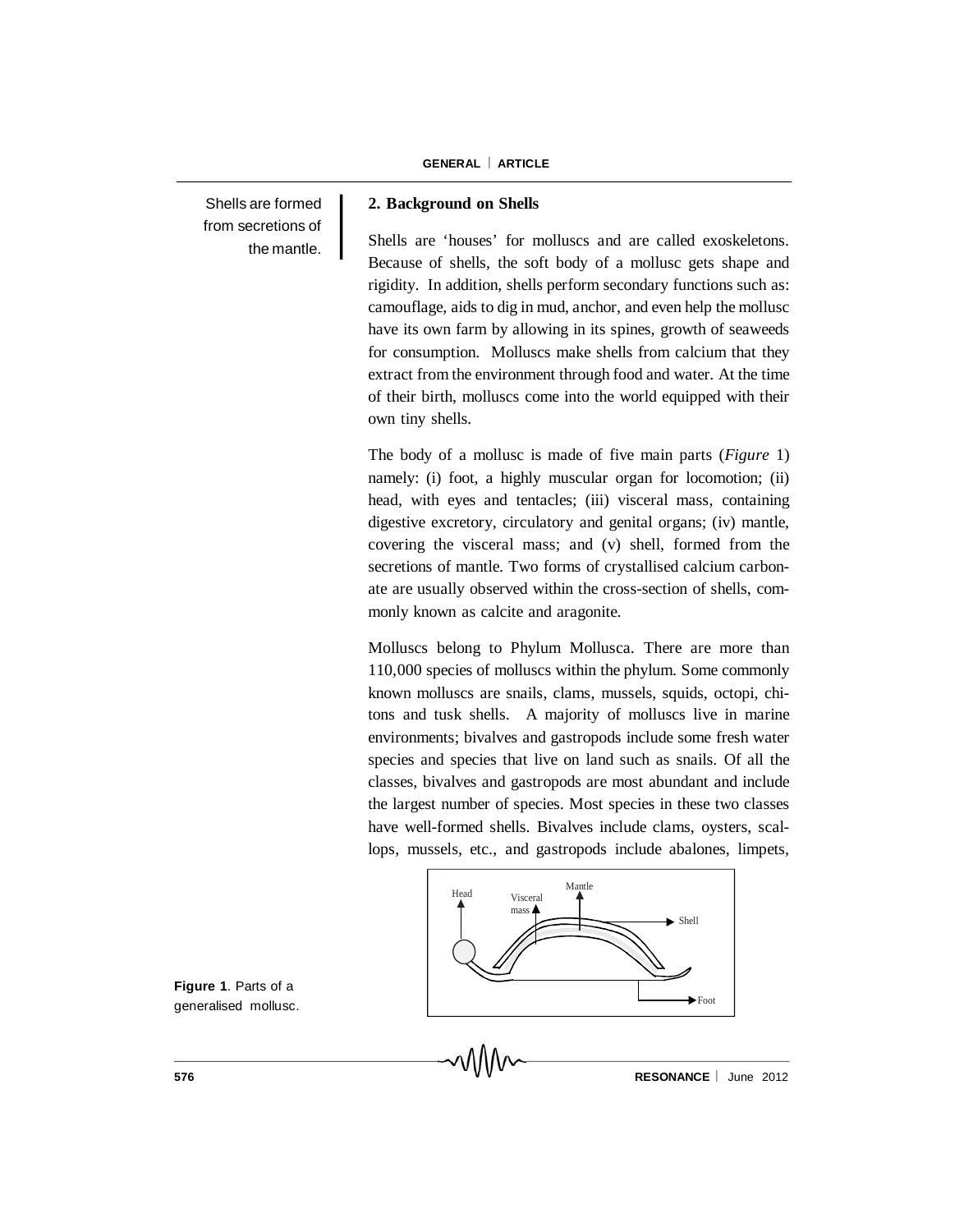

conches, etc. Photographs of a bivalve (mussel) and gastropod (trochus) from Kalam seashells shop at Rameswaram is shown in *Figures* 2 and 3. The shining part of the mussel shell shown in *Figure* 2 is the nacreous layer.

# **3. Microstructure Patterns in Seashells**

The microstructure of shell has been studied extensively. Many factors affect it, its environment being one of them. Though there are tens of thousands of mollusc species, microstructural patterns of mollusc shells are few in number and can be listed as: nacreous, prismatic, foliated, cross-lamellar, homogenous and myostracal.

i) *Nacreous microstructure* has brick and mortar type architecture, where 'bricks' are polygonal plate-like structures of  $CaCO<sub>3</sub>$ (calcium carbonate), and 'mortar' is made of an organic protein matrix. The platelets are about 10  $\mu$ m in diameter and 0.5  $\mu$ m thick. A schematic of nacreous microstructure is shown in *Figure* 4.



**Figure 2 (left)**.Mussel,alarge bivalve with thick nacreous layers purchased from the Kalam Seashell Shop at Rameswaram.

**Figure 3 (right)**. Shells belonging to Trochus family, a gastropod, purchased from the Kalam Seashell Shop at Rameswaram.

**Figure 4**. Schematic illustration of the architecture of nacreous microstructure. (a) Schematic illustration of the cross-section; CaCO<sub>3</sub> platelets are bricks while protein interface is mortar. (b) Schematic illustration of the polygonal platelets as seen from above. (c) 3D schematic illustration of the architecture.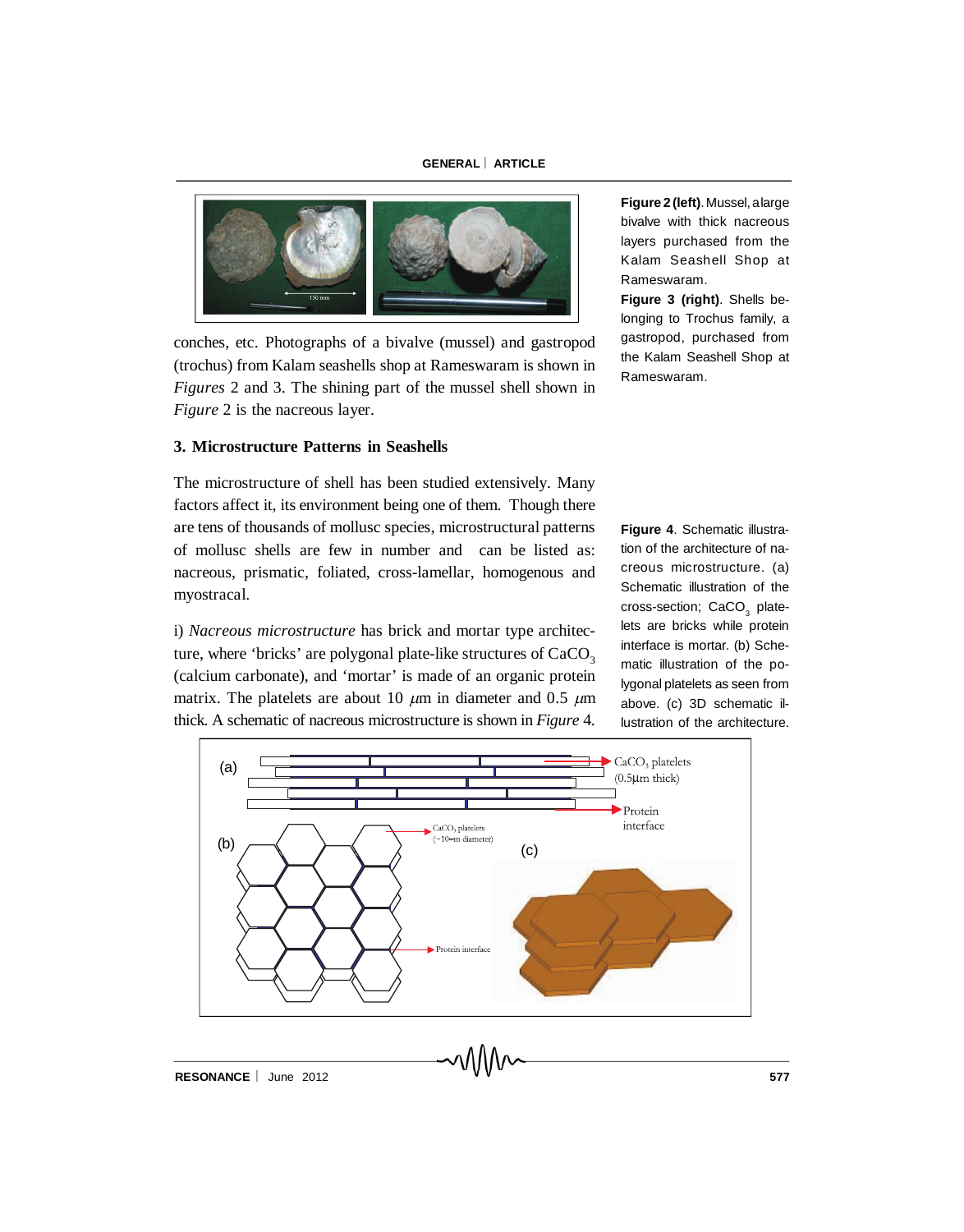**Figure 5**. Nacreous microstructure observed in shell belonging to Trochus family.





**Figure 6**. 3D schematic illustration of prismatic microstructure.

In *Figure* 5, scanning electron microscope (SEM) picture of a trochus shell with nacreous microstructure photographed at Automotive Research Association of India (ARAI), Pune is shown. The trochus shells have been collected from beaches in western Maharashtra.

ii) *Prismatic microstructure* is made of polygonal prisms and an organic matrix in between. The microstructure is illustrated in *Figure* 6.

iii) *Myostracal microstructure* is similar to prismatic structure, but is made of irregular polygonal prisms.

iv) The cross-section of *foliated microstructure* appears similar to the nacreous structure. However, instead of polygonal platelets, it consists of elongated strips also termed 'laths'.



**Figure 7**. Schematic illustration of the cross-section of cross-lamellar microstructure.

v) *Cross-lamellar microstructure* is composed of elongated strips as in foliated microstructure. However the similarity ends here. The elongated strips are mutually parallel in lamellae or blocks. The elongated strips in the neighbouring lamellae are inclined at high angles as illustrated in *Figure* 7. Interpenetration between lamellae is also sometimes observed. SEM pictures of crosslamellar microstructure in cowries are shown in *Figure* 8.

vi) *Homogenous microstructure* consists of equidimensional spherical granules,  $1-3 \mu m$  in diameter as shown in *Figure* 9.

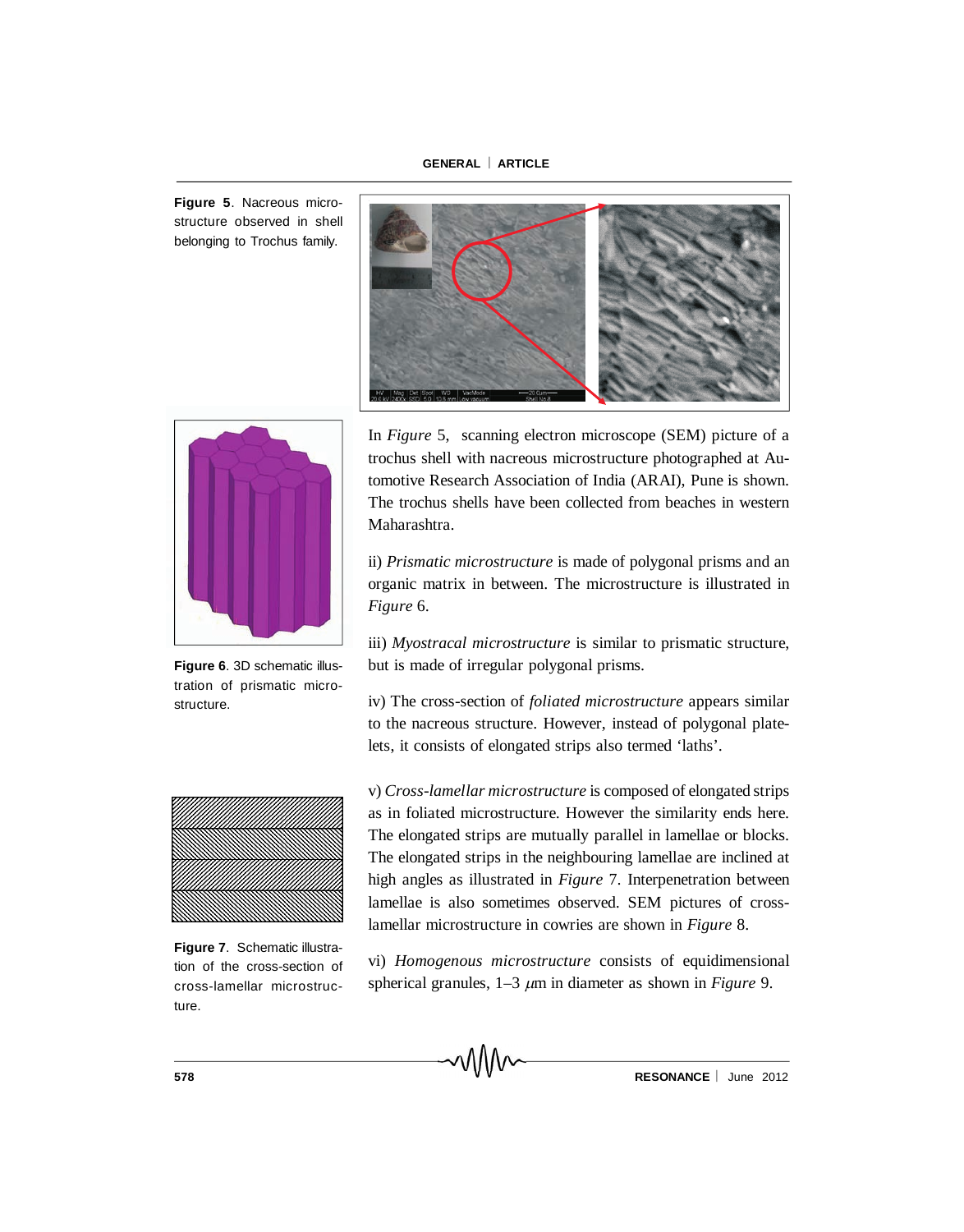

**Figure 8 (top)**. Cross-lamellar microstructure in cowries. **Figure 9 (bottom)**. Homogeneous microstructure in mussels.

# **3.1** *Distribution of Microstructural Types*

The type of microstructure in a shell depends on: (a) predecessors from whom the organisms evolved (or phylogeny) and (b) mode of life (environment). As an example of phylogeny, it has been observed that nacreous microstructure is common among groups considered to be primitive and cross-lamellar microstructure is observed among more advanced groups. Nacreous structure was observed to be most resistant to breakage (toughest) and crosslamellar structure the hardest. As an example of dependency on environment, stronger nacreous structure is found in species subjected to heavy currents, predator attacks and thin-shelled bivalves. Cross-lamellar structure is commonly found in species that burrow and bore where hardness and abrasion resistance is critical.

The cross-section of the shell is a combination of diverse microstructural units. Shell growth is most often by accretion of the shell constituents in two areas, mantle margin and mantle surface. Mantle surface is in direct contact with the organism and mantle

Shell growth occurs by accretion of its constituents.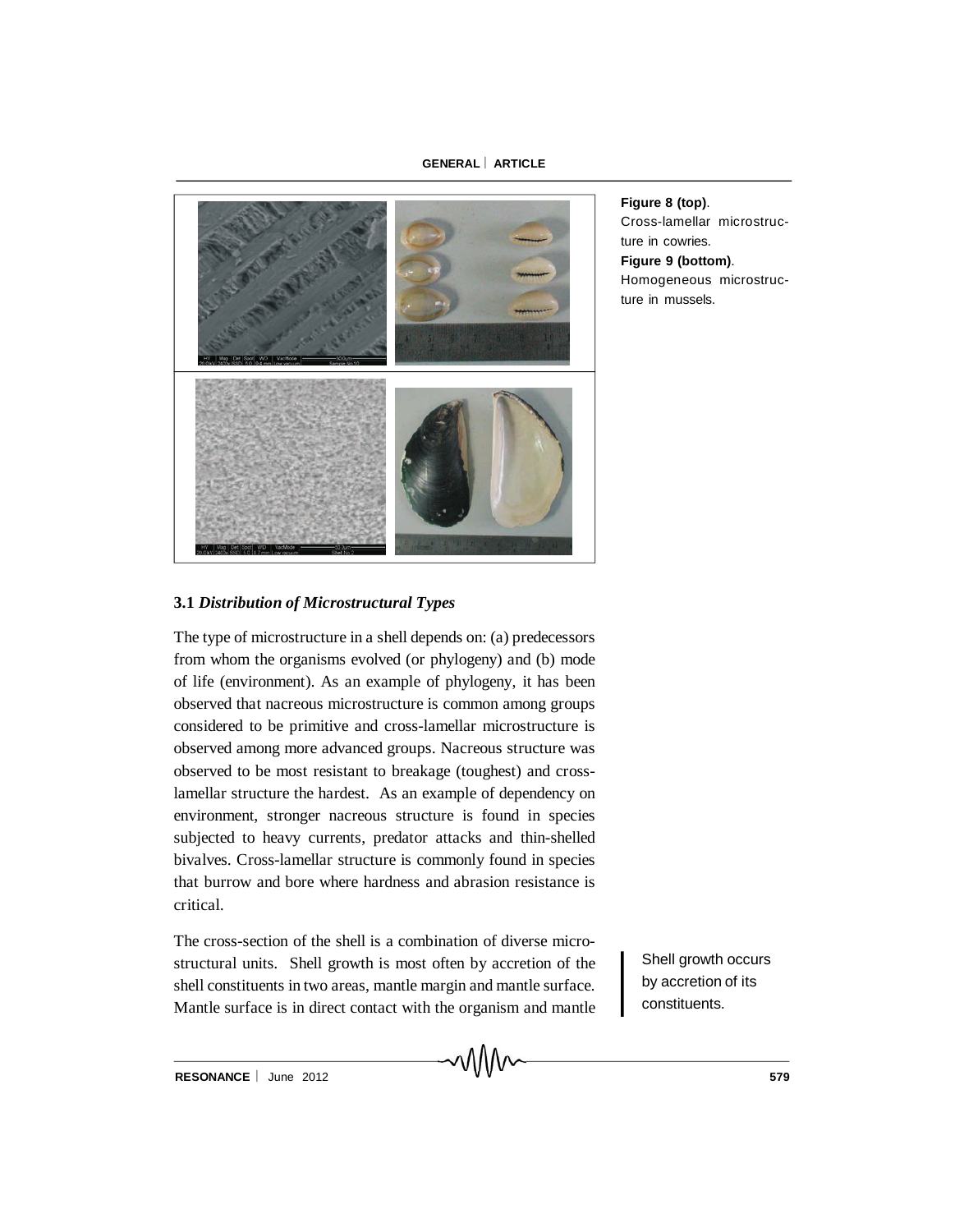Some shells can have more than two subdivisions with different microstructural patterns.

margin is exposed to the outer environment. Accretion at mantle margin results in increase of the length and width of the shell while accretion at the mantle surface results in increase of thickness of the shell. In a typical bivalve shown in *Figure* 2, the shining inner layer is due to accretion at the mantle surface and the brown outer layer is due to accretion at the mantle margin. In this shell, brown outer layer has a prismatic microstructure while shining inner layer has nacreous microstructure. In addition to the two subdivisions illustrated here, some shells can have more than two subdivisions with different microstructural patterns.

# **4. Mechanical Behaviour of Seashells**

Different microstructures of seashells have been found to have varying mechanical behaviour under tensile loads, compressive loads, beam bending (flexure), and indentation (hardness). Schematic of the test specimen and loading patterns for tension, compression and flexure are illustrated in *Figure* 10.

• To obtain the *tensile strength*, a tension test is conducted. A specimen is carefully made such that no flaws are introduced while making it. Care is also taken to ensure that the specimen does not fail in the grips of the testing machine since stress is not uniform there. For example, it is made wider at ends. Tensile stress is applied by pulling the specimen (see *Figure* 10a).

• To obtain the *compression strength*, cylindrical specimens are compressed until they break (*Figure* 10b).

• To study the *bending behaviour*, beam specimens are made and tested until failure. The test, also known as 'flexure test', is usually done in 2 configurations: three-point bending (*Figure* 10c) and four-point bending (*Figure* 10d). The bending stresses are highest at the mid-span of the beam and in three-point bending the load is also applied at mid-span. Due to this the failure stress may be influenced by local effects which might lead to incorrect results. Four-point bending is desired when local effects dominate since it eliminates the local effects problem. The

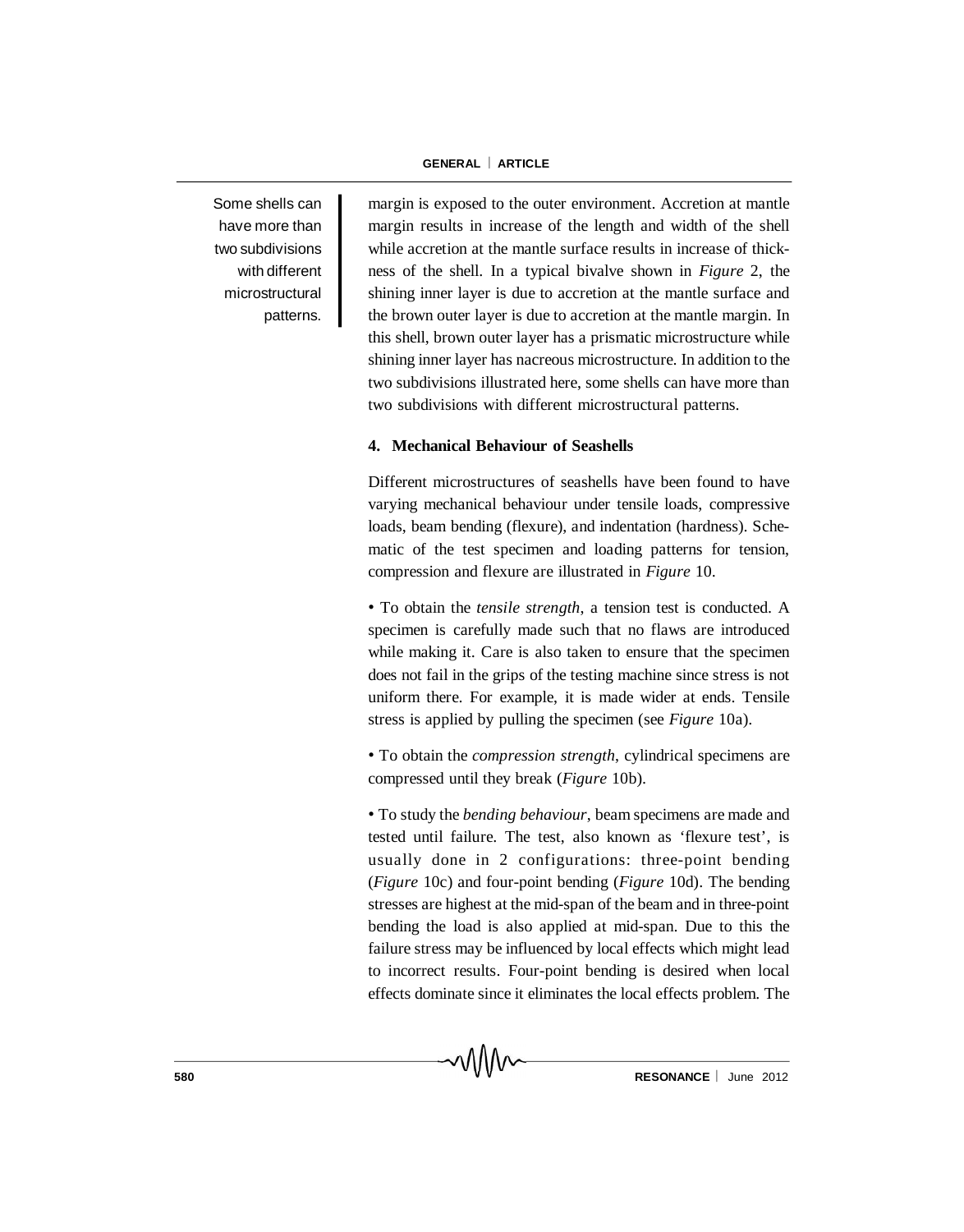

**Figure 10**. Tests conducted on shell specimen: (a) tension; (b) compression; (c) three-point bending (flexure) and (d) four-point bending (flexure).

failure stress obtained from flexure test is called the flexural strength of the material.

• Indentation test (Vickers hardness test) to study *hardness* has been illustrated in *Figure* 11. A hard tip is chosen and pressed on the specimen. Its surface is carefully prepared to avoid any unnecessary effects due to undulations. The resistance to penetration is measured. Harder the material, greater is its resistance. The test is very useful to quantify a materials resistance to indentation which is an important parameter where hardness is required; for example, resistance to penetration of bullets in armour.

• To measure *toughness*, notched beam test can be conducted. Its schematic is illustrated in *Figure* 12. Specimen preparation and loading is the same as in flexure test except for the notch in the specimen. The failure always occurs at the notch as it acts as a pre-induced crack. The crack propagation behaviour of material **Figure 11 (left)**. Schematic illustration of Vickers hardness test used to evaluate hardness of a material by measuring resistance to penetration.

**Figure 12 (right)**. Schematic of notched beam test.

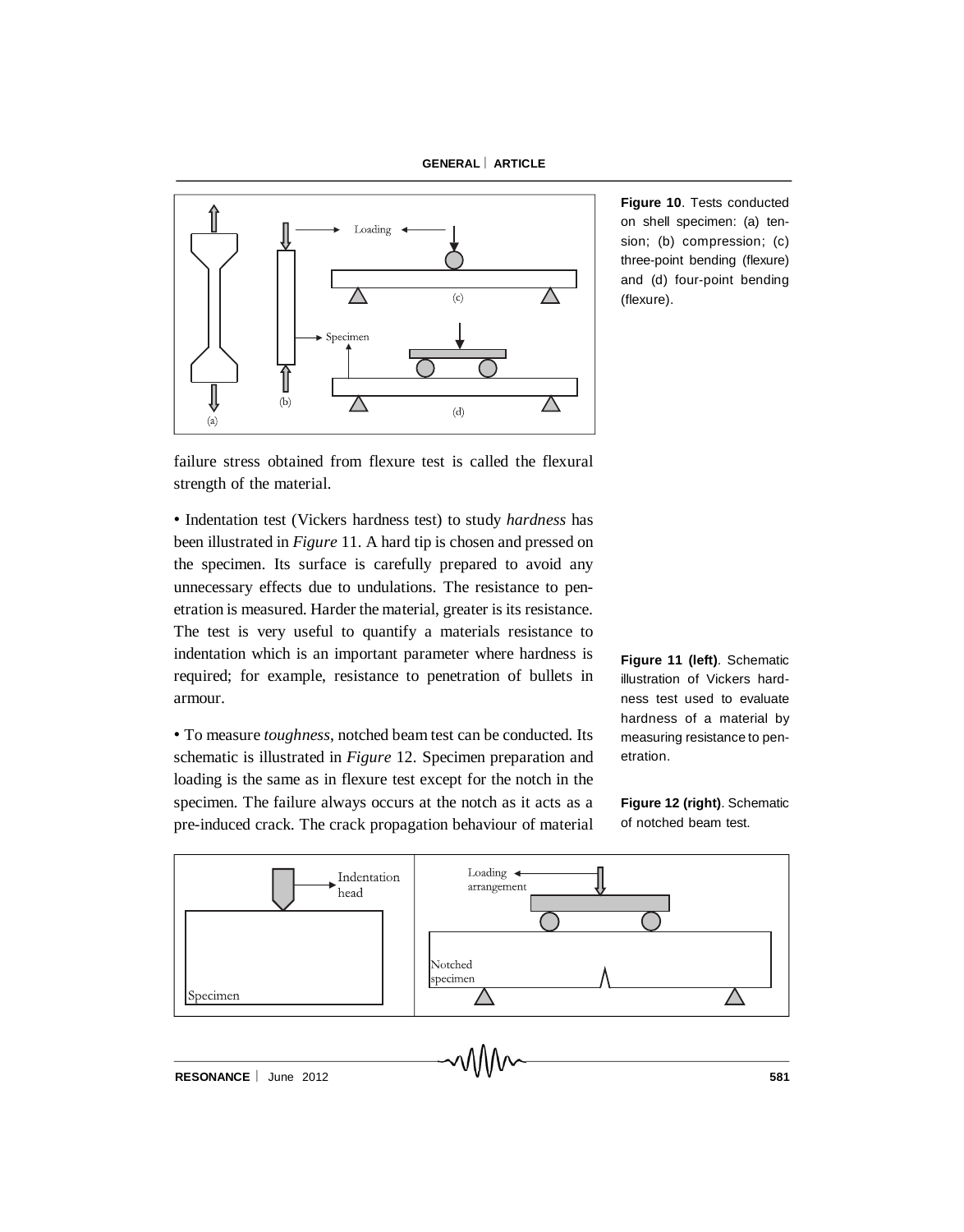| Microstructure  | Mean tensile<br>strength<br><b>MPa</b> | Mean<br>compressive<br>strength<br><b>MPa</b> | Mean<br>flexural<br>strength<br><b>MPa</b> | <b>Stiffness</b><br>from flexure<br>tests<br>GPa | <b>Vickers</b><br>hardness<br>number |
|-----------------|----------------------------------------|-----------------------------------------------|--------------------------------------------|--------------------------------------------------|--------------------------------------|
| Prismatic       | 60                                     | 250                                           | 140                                        | 30                                               | 162                                  |
| <b>Nacreous</b> | $130$ (wet)<br>$167$ (dry)             | 380                                           | 220                                        | $60$ (wet)<br>$70$ (dry)                         | 168                                  |
| Cross-lamellar  | 40                                     | 250                                           | 100                                        | 60                                               | 250                                  |
| Foliated        | 30                                     | 150                                           | 100                                        | 40                                               | 110                                  |
| Homogenous      | 30                                     | 250                                           | 80                                         | 60                                               |                                      |

**GENERAL ARTICLE**

Table 1. Mechanical properties of different seashell microstructures.

can be studied using this test. Area under the load deformation curve obtained by conducting a notched beam test is a measure of toughness and is also known as work to fracture (for more details, see Timoshenko's book [2].

The properties of different microstructures of shells are listed in *Table* 1 (see book by Vincent, 1991 [3]).

From *Table* 1, we observe that nacreous shells have the highest tensile, compressive, flexural strength and stiffness as compared to other microstructures. Cross-lamellar shells have the highest Vickers hardness number. Mechanical properties and fracture of shells with nacreous and cross-lamellar structure have been studied in greater detail due to their superior properties. Shells with nacreous microstructure have been particularly studied as they were found to have the highest toughness.

# **4.1** *Behaviour of Nacre*

MMM

For nacreous shells, the Young's modulus of 70 GPa and tensile strength of 170 MPa was measured by a number of researchers. In comparison, regular advanced ceramics such as alumina and silicon carbide have Young's modulus in the range of 250–350 GPa and tensile strength in the range of 200–350 MPa. Observing these results superficially, one can conclude that the nacre is much weaker than conventional ceramics. We are already far ahead and there is apparently no reason to study shells further.

Nacre has the highest tensile and compressive strength.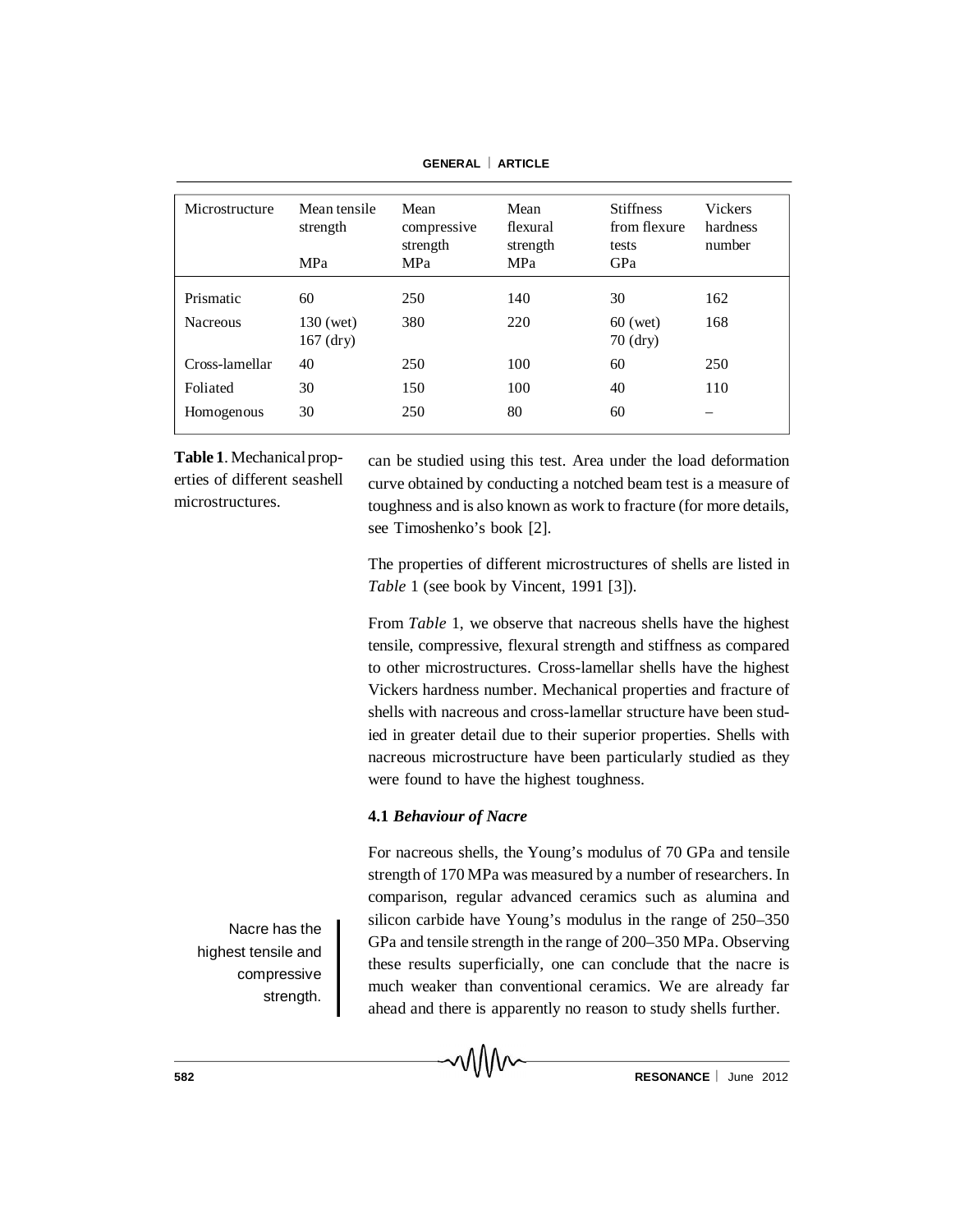But our sense of superiority ends here. If we study the raw materials used, nacre consists of 95% aragonite crystals that have modulus 90 GPa and tensile strength 80 MPa. These values reveal that nacre has higher tensile strength than aragonite, its raw material. Let us compare this with alumina. Alumina, considered as one of the workhorse ceramic materials, is widely used for structural and armour applications. Contrary to the observations of tensile strength in nacre and its raw material, 99.9% alumina with a grain size of  $15-45 \mu m$  has a flexural strength of 300 MPa whereas single crystal alumina has flexural strength more than 600 MPa (For more details, see ASM *Engineering Materials Handbook* [4]). Thus, nacre has managed to have higher tensile strength than its constituents, whereas engineered ceramics have much lower tensile strength than its raw material. Its unique platelet-by-platelet-assembly manufacturing process and aragonite–protein based brick-and-mortar architecture enables its superior behaviour. Nature uses a weak raw material and makes a strong and tough structure, whereas we use a very strong raw material, subject it to an expensive manufacturing process involving high temperature and pressure and create a much weaker structure. This is a great lesson in effective utilisation of materials that we still have to learn and adapt.

# **4.2** *Flaw Dependence*

An interesting aspect of nacre behavior is the ratio of compressive strength to tensile strength. For typical ceramics such as alumina, the compressive strength is 2500 MPa and tensile strength is 200 MPa. The ratio between compressive strength and tensile strength is 12.5. Thus, compressive strength is more than an order of magnitude higher than tensile strength. This is due to the presence of micro-flaws (micro-cracks and pores) that amplify the applied stress. The amplified stress causes rapid expansion of cracks due to the brittle failure of ceramics (see *Box* 1). For compressive stresses, there is no stress amplification due to flaws and cracks do not expand. Flaws are created during fabrication. If we choose a process such that minimum flaws are generated, we achieve higher tensile strength. Such processes

Nacre uses a weak raw material and makes a strong, tough structure.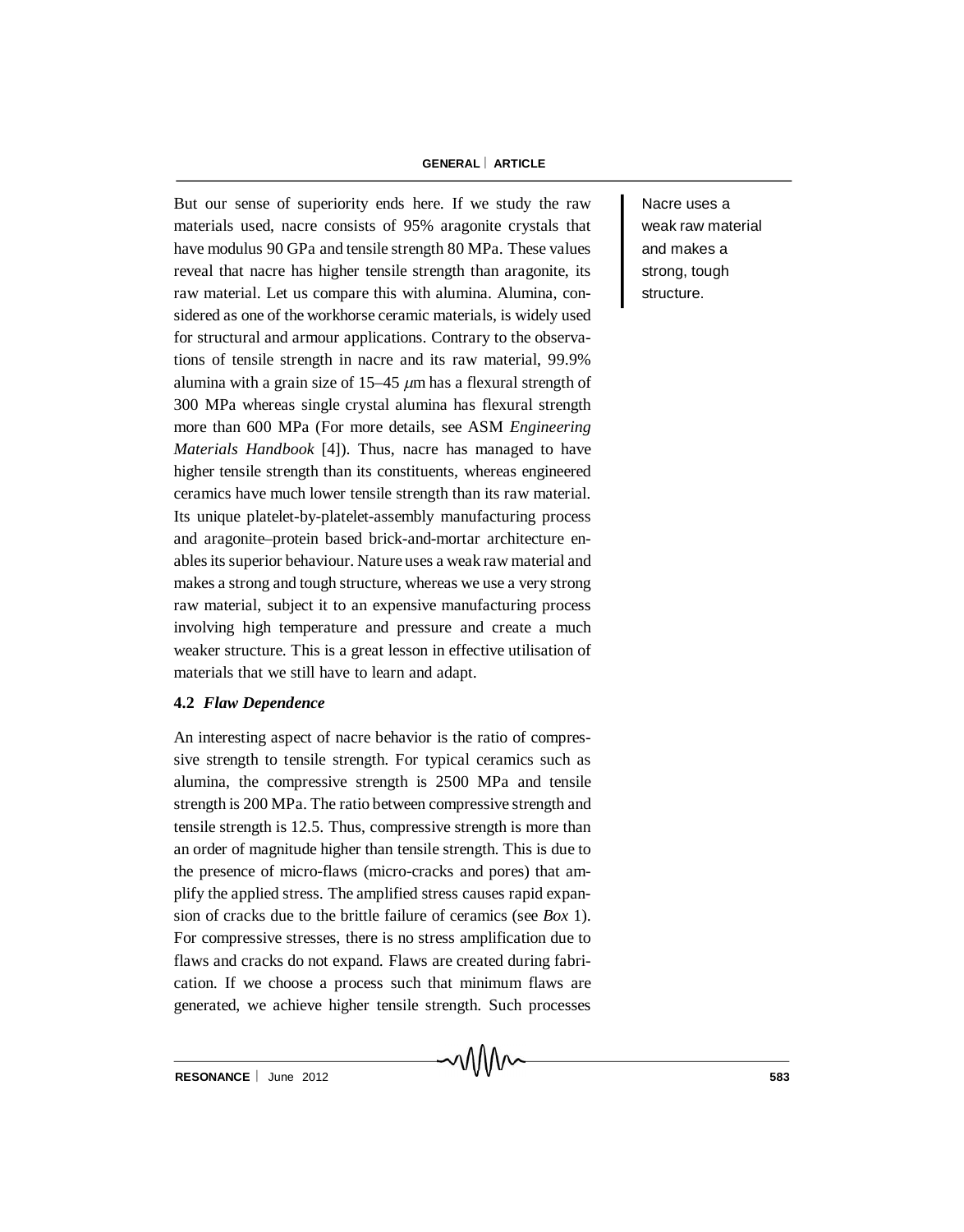Large difference between tensile and compressive strength means high flaw dependence.

further increase the cost of conventional ceramics. For example, high compressive pressure is applied while manufacturing so that flaws are not created. That brittle ceramics have higher strength in compression than in tension can be easily observed around us. We can never crush and break a glass bead (high compressive strength). We cannot scratch glass (high hardness). However, if we drop a glass slide, it immediately breaks (low tensile strength). Plastic is quite opposite. We can crush it and scratch it easily, but if we drop a plastic piece, it never breaks.

The same tensile and compressive strength is observed in ductile metals such as mild-steel. If the brittle failure of ceramics is altered and made ductile, the tensile strength will increase and be the same as the compressive strength. Such ceramics can be called 'ductile ceramics'. Nacre is a ductile ceramic. Its compressive strength is about 550 MPa and tensile strength is 170 MPa, the ratio is 3. In conventional ceramics, the ratio is more than 10. The tensile strength is high in nacre and closer to its compressive strength due to the reduction in flaw-dependence. This is a major breakthrough that nacre has achieved but engineered ceramics could not. Flaw dependence has been reduced without the expensive manufacturing process required to improve the strength of engineered ceramics. If the flaw-dependence can be reduced in conventional ceramics fabrication process by making them ductile as in nacre without significantly increasing its cost, engineered ceramics may then have much higher tensile strength, say 1000 MPa. It would make ceramics much more attractive to use when compared to metals.

# **4.3** *Ductile Ceramics*

MMM

Researchers working with structural ceramics are most often trying to make ceramics tougher. Ductile ceramics is their dream. Seashells have elegantly shown the path. The conventional way of making tough ceramics is by incorporating fibres in ceramics. Such materials are popularly known as ceramic–ceramic composites or ceramic–matrix composites. Processing these materials is expensive and time-consuming. Hence, such ceramics find

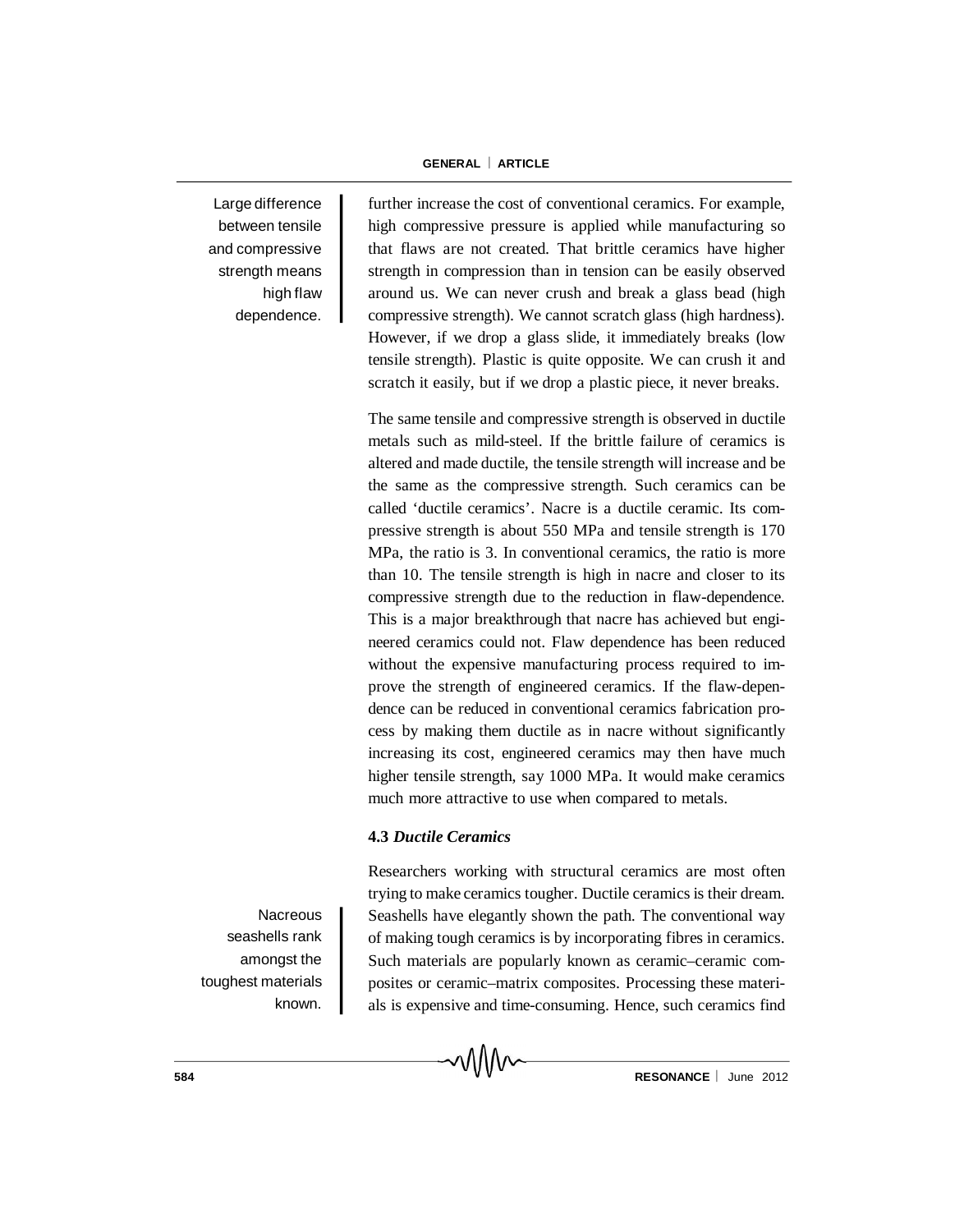application only in niche areas such as nose cone of an aerospace vehicle. Seashells achieve high toughness without the expensive process.

It has been observed that work to fracture for nacre varies between  $350-1240$  J/m<sup>2</sup>. These values are an order of magnitude higher than most conventional ceramics such as alumina and silicon carbide where the variation is between  $50-100$  J/m<sup>2</sup>. The work to fracture values of shells is comparable with ductile metals that have a value of about 1000 J/m<sup>2</sup>. Even high-strength fibre-reinforced polymer (FRP) composites like carbon-epoxy used for aerospace applications records a value of about  $100 \text{ J/m}^2$ only. Thus, seashells rank amongst some of the toughest materials known and inspite of being made with 95% calcium carbonate, which is much weaker than any of the exotic raw materials used in engineered ceramics.

# **4.4** *Superiority of Nacre*

There are three main aspects in mechanical behaviour of seashells that make them significantly superior to conventional ceramics: (a) they possess a higher strength than their constituents; (b) due to their reduced flaw dependence, they have comparable tensile and compressive strength; (c) they have much higher toughness. It is vital to understand the exact micro-structural features that cause this improved behaviour if replication of these aspects is sought in engineered ceramics. Nacreous seashells have a unique

Large amount of energy is absorbed during fracture in nacre.

**Figure 13.** Comparison between failure pattern and load deformation curve of (a) monolithic and (b) nacreous, layered ceramics.

brick-and-mortar architecture consisting of about 95% by weight aragonite and remaining 5% protein matrix (*Figure* 13). This architecture made of stiff aragonite platelets and flexible protein interface causes crack deflection, thereby increasing the energy absorption during fracture. The difference between crack patterns and load-deformation curves



**RESONANCE** June 2012 **585**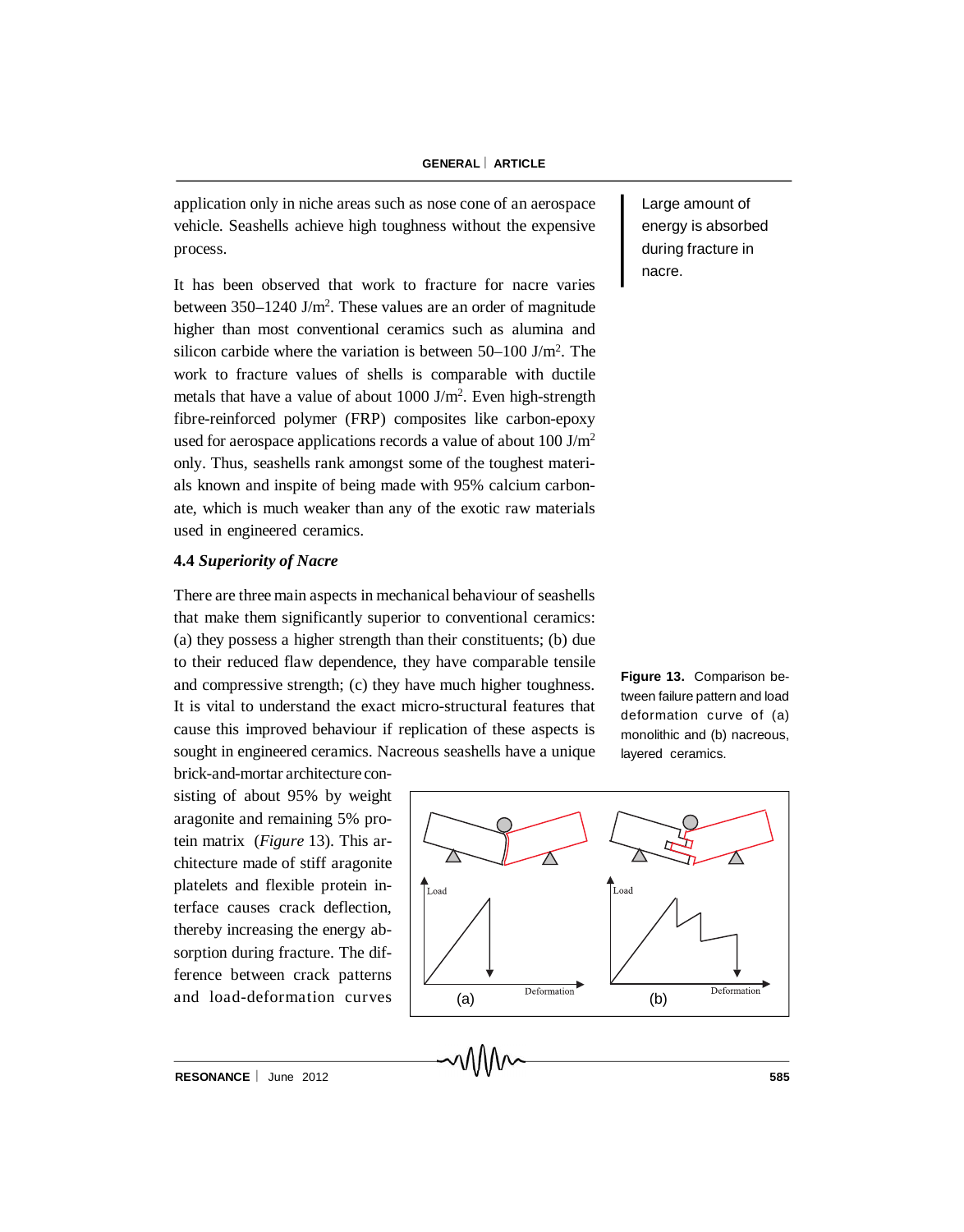



obtained from 3-point bending tests conducted on monolithic ceramics and nacreous seashells are illustrated in *Figure* 13.

In monolithic ceramics, cracks propagate rapidly through the homogenous material, as they do not encounter the inhomogeneity found in nacre. The protein matrix has very high percentage elongation leading to a large amount of energy absorption in deformation. But the grains in engineered ceramics have weak and brittle grain boundaries, which let cracks pass easily. The bond between protein matrix and aragonite is strong thereby ensuring full utilisation of the elongation of protein matrix. These features of seashell behaviour are illustrated in *Figure* 14. Failure under three-point bending test is used for illustration. All these factors ultimately reduce flaw dependency in shells, the main reason for inferior behaviour of conventional ceramics. Furthermore, there are additional micro-structural features such as nonuniform platelet thickness and nano-undulations in platelets causing mechanical locking and further increasing energy absorption.

## **5. Biomimetic Approaches to Replicate Nacreous Shells**

Efficient armour requires hard, tough and lightweight materials with significant penetration resistance and energy absorbing capabilities. Ceramics are an alternative to metals but costly. Manufacturing complexities and brittle nature of failure further reduce the weight advantage offered by ceramics. If the mechanical behaviour of nacre can be replicated in manmade ceramics,

MMM

Biomimetics is the concept of using ideas from Nature.

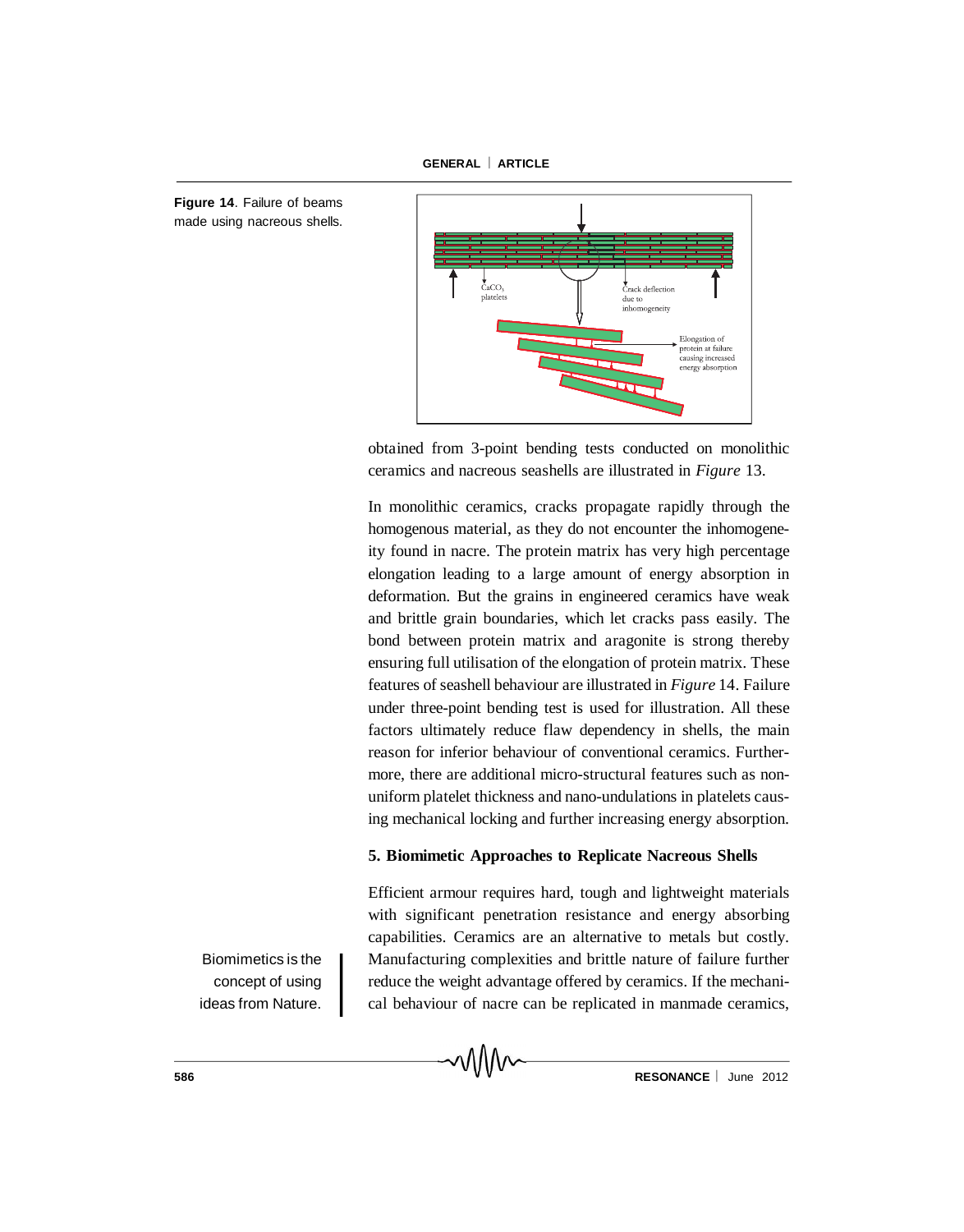**GENERAL ARTICLE**



ceramics would become more attractive. Further, if manufacturing process similar to that used for making nacre by the mollusc can be adopted, sintering and hot pressing may not be required to make tough ceramics, thereby substantially reducing the cost of processing ceramics*.*

Conventional ceramics are monolithic blocks. To replicate the layered brick-mortar microstructure of nacre, we must make thin layers of ceramics (see *Figure* 15). These ceramic layers must then be bonded with a strong adhesive similar to the protein in nacre. Such adhesives are typically polymers. Proteins are also polymers. A polymer is a large molecule composed of repeating structural units (set of atoms bonded together).

Biomimetics is the concept of using ideas from Nature to develop technologies. Any approach to replicate the microstructure of nacre to improve the toughness of existing ceramics can be called biomimetics. However, the main difficulty to create nacre-like materials is the inability to build thick ceramics of the order of 10 mm with 0.5 *μm* thick layers as in nacreous microstructure. Achieving a strong bond between the polymer and ceramic layers as in shells is another technical challenge. The organism builds the shell thickness by depositing very small amounts of material. Developing a fabrication process to mimic this stacking is the major bottleneck. An engineering approach would be to use thicker layers that can be easily handled. The gains may not be as remarkable as in seashells but tangible benefits could still be derived. A simple method is given in *Box* 2. The increase in toughness may only be a few times of the monolithic material since the layers are quite thick.

**Figure 15.** Conventional ceramics are monolithic blocks (left) while nacre (right) is a layered ceramic with brick– mortar architecture.

> Developinga fabrication process to mimic thin layers in nacre is a major bottleneck.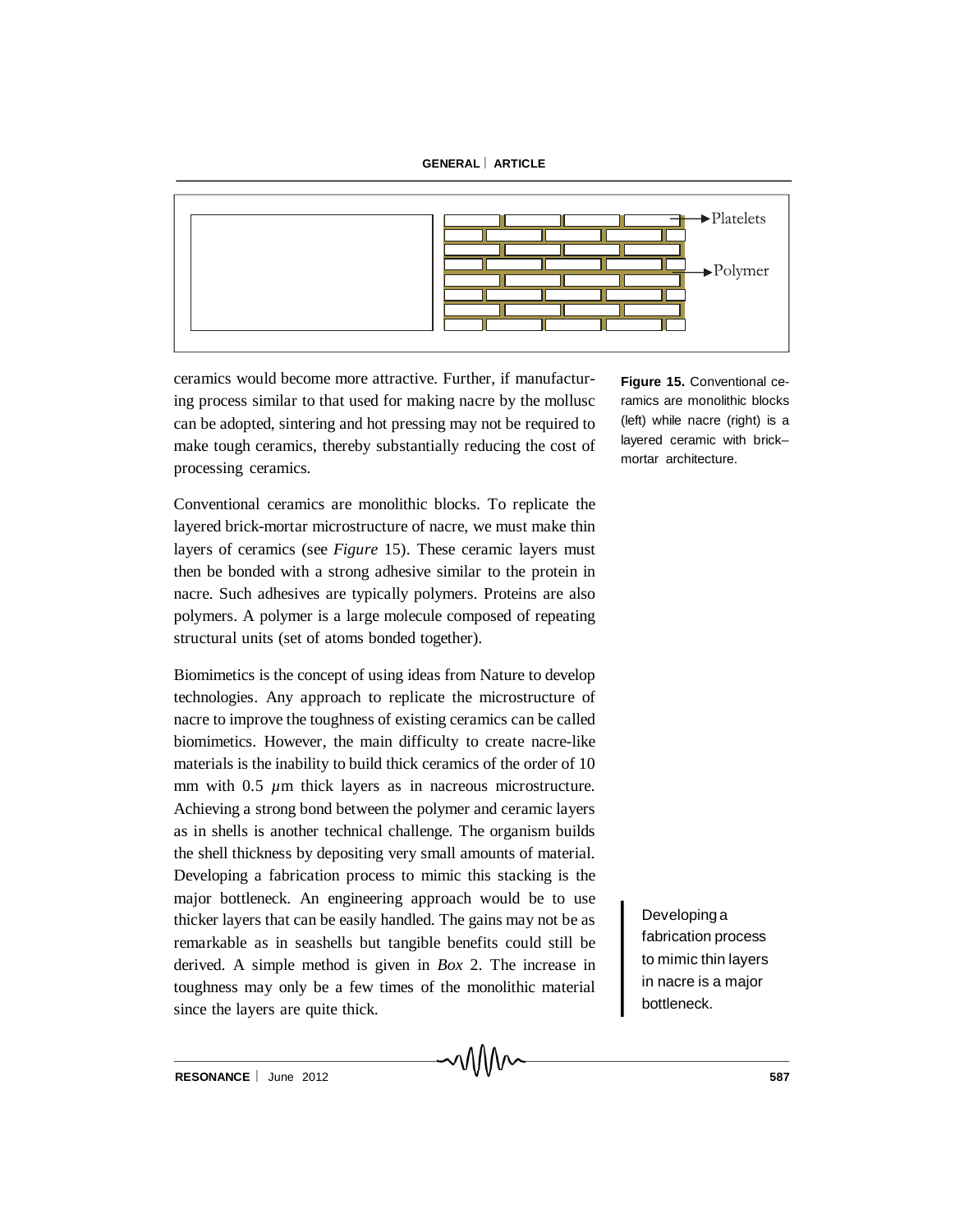#### **Box 2. Do-it-yourself Experiment to Understand the Enhanced Toughness of Seashells**

One can replicate seashell behaviour with a simple experiment. Glass slides are easily available in any stationery shop. Purchase the microscopic cover glass slides shown in *Figure* A; they are thin enough. Take about 20 such glass slides. Dip them one by one in a beaker containing slow bonding glue. A fast bonding glue will not give enough working time. Choose glue that can be used to stick glass. Epoxy such as Araldite ™ bonds well but it is very thick (viscous). To make it thin, we can heat the beaker or add a solvent such as lacquer thinner, denatured alcohol or acetone. After dipping the glass slide in the thin glue, slowly remove the dipped glass slide and hold it in air till the glue starts becoming a gel. A thin film of glue will form on both sides of the glass slides.

Prepare a stack of 20 such glue-dipped glass slides (*Figure* A). Gently press the stack and keep it pressed until complete gelation of the glue occurs. One has to be careful with two issues here: (a) resistance of glue to flow (viscosity) and (b) the speed of removing the dipped glass slide. If the glue does not flow easily or if the glass slide is removed too quickly from the beaker, proper film formation will not occur and result in a weakly bonded stack. It will not replicate the increased energy absorption of nacreous seashells.





20 glass slides were bonded by a polycarbonate film (total

thickness 3.15 mm). 3% by weight solution of polycarbonate in dichloromethane was prepared. Thin films of the polymer were deposited on glass slides by dip coating. Complete removal of the solvent was made sure by heating these slides at 55<sup>0</sup>C. Dip coated glass slides with the polymer film on both sides were sandwiched. A total of 20 glass slides were stacked and made to stick together by a step-wise heating to  $230^{\circ}$ C in an oven under a load of 200 g. Three-point bend test was conducted on the stack.

The layered glass specimen shows greater area under the curve and therefore higher energy absorption (*Figure* B). This simple experiment demonstrates how seashells absorb greater energy. Increase in number of layers will further increase the energy absorption.

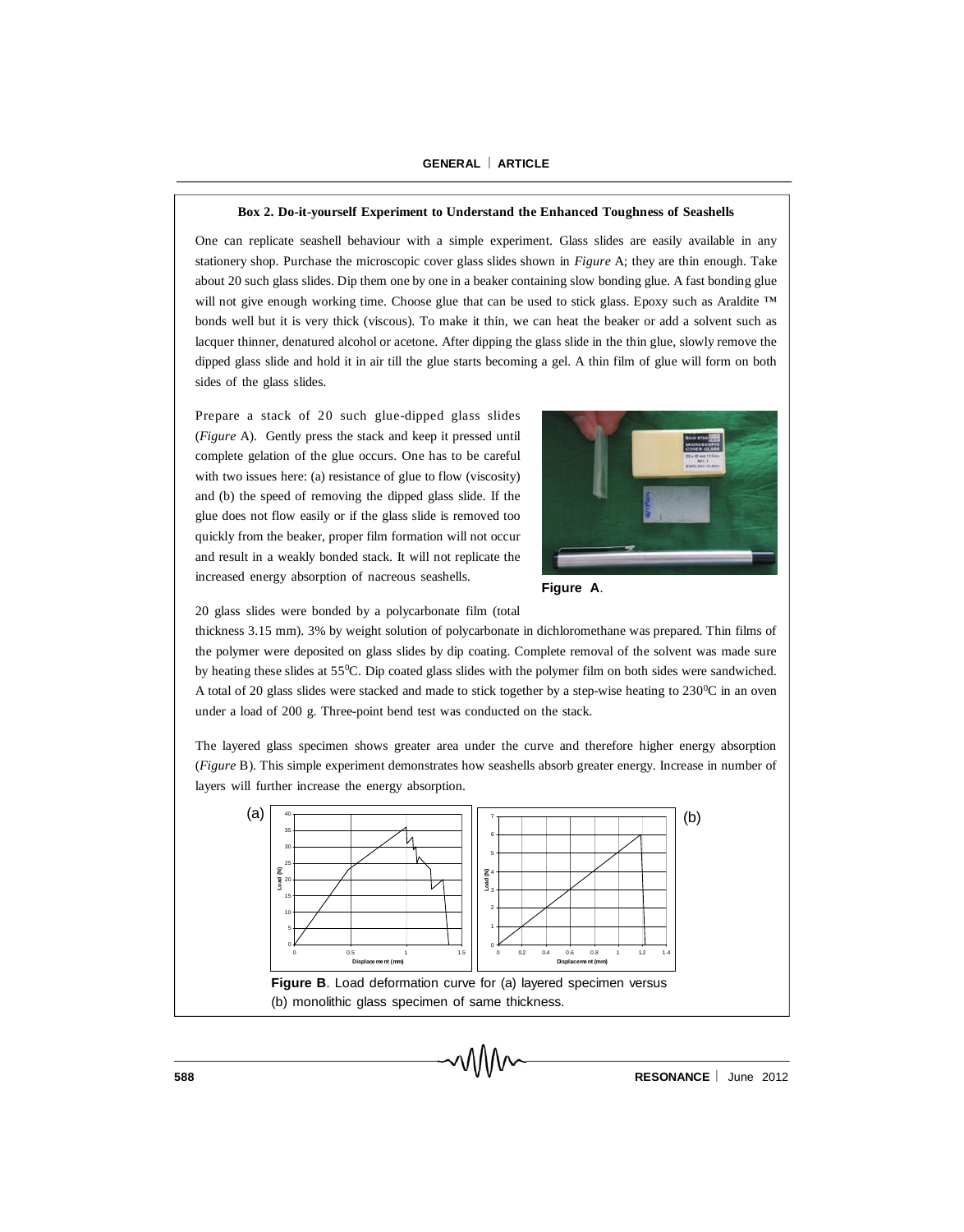Various promising methods are being pursued by researchers to replicate the layered-ceramic microstructure of seashells. Currently, monolithic ceramic parts are made from powder (also known as green form of ceramic) by drying and firing (sintering). To improve their mechanical properties they are sometimes hotpressed during the manufacturing process. For replication of the layered ceramic structure of nacreous seashells, researchers have modified ceramic fabrication processes using various methods. These methods can be classified into two categories: (1) Sintering thin ceramic plates, subsequently bonding and stacking them; and (2) making a stack with thin ceramics tapes (green tapes) and then sintering the stack.

Both methods have their advantages and disadvantages. In the first method, ceramic plates have to be reasonably thick to prevent cracking and warping during fabrication due to shrinkage. They should also be thick enough to avoid cracking during handling actions such as stacking and pressing. In the second method, since stacks are made before sintering, ceramic layers can be made thin. Sintering is done at high temperature after stacking. However, this imposes a severe restriction. The interface material used to bond ceramic layers together is often another ceramic as it should be high temperature resistant*.* Most polymers having ductile behaviour and high elongation before failure, decompose at the high sintering temperatures required for ceramics. Therefore, not so ductile interfaces like graphite have to be used.

The above restriction does not exist in the first method. Any polymer similar to the behaviour of protein matrix in seashells can be used. In the first method, a wide choice of interface materials with high ductility is available, but it is difficult to make the ceramic layers thin. In the second method, though the ceramic layers can be made thin, the choice of interface materials is severely restricted.

Freeze casting, a recently reported approach, has been developed by researchers in University of California, Berkeley. In this

For replication of the layered ceramic structure of nacreous seashells, researchers have modified ceramic fabrication processes using various methods.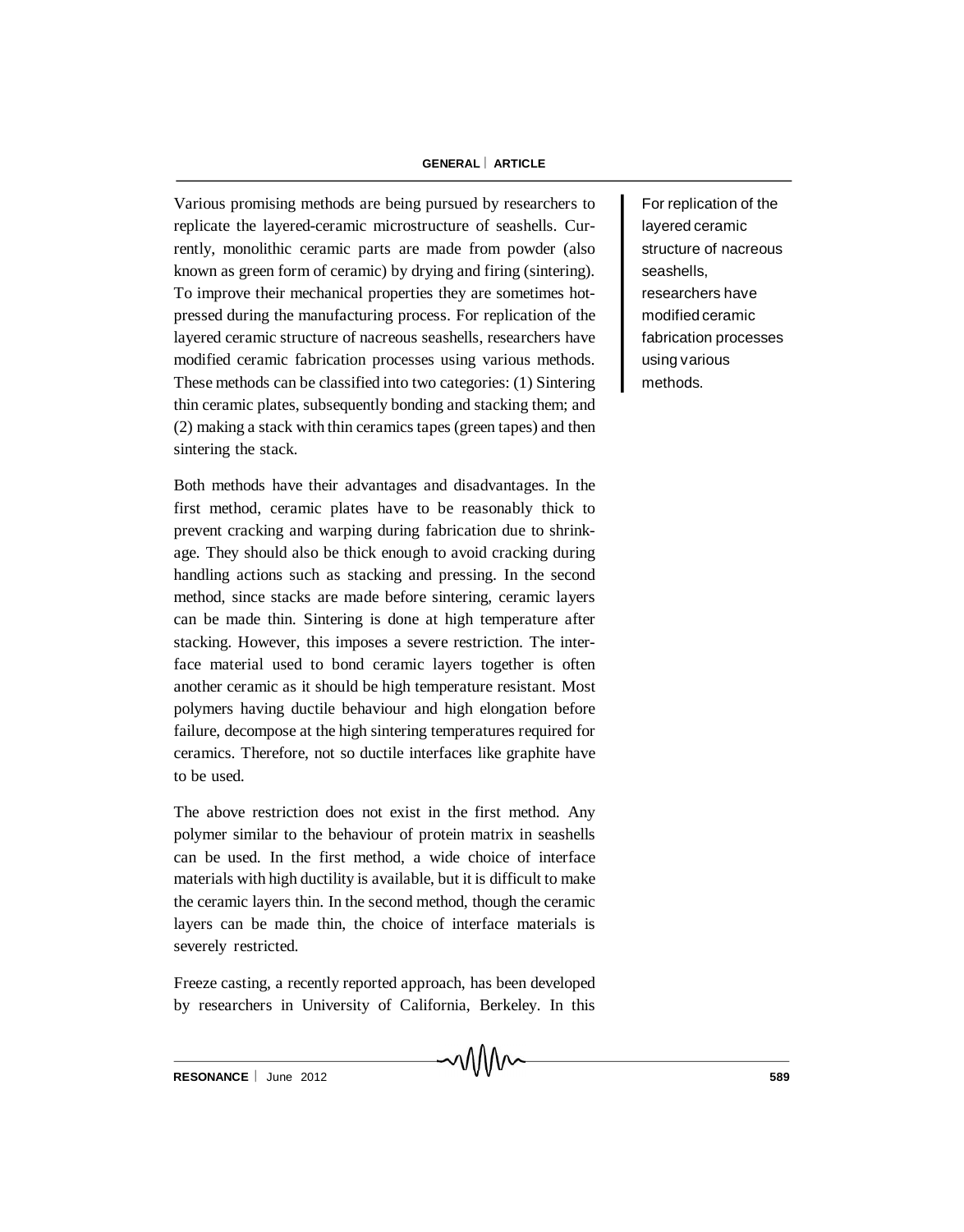Biomineralisation is similar to the techniques used by molluscs. approach, fine ceramic powder is suspended in water. The suspension is then frozen. When this frozen mixture is suddenly heated, the ice melts leaving empty spaces between the ceramic powder creating gaps. These gaps can be used to infiltrate a polymer and recreate the brick-and-mortar microstructure as in nacre. Some researchers have used gel casting with hot-pressing and slip-casting. In these methods, ceramics, in powder or platelet form, are suspended in a polymer using a solvent. The solvent is evaporated leaving a compact ceramic–polymer composite. Pressure can also be applied in this process to improve the compaction. All these methods of replicating nacre can be used to make bulk ceramics with thickness in the range of a few millimeters or centimeters.

Another set of methods are called the bio-mineralisation approaches. A solution is made of organic and inorganic constituents. The organic constituents influence the crystallization of the inorganic phase and well-defined structures as in nacre are formed. This manufacturing technique is similar to that used by the mollusc to create shells. Layer-by-layer assembly is also an approach used to make nacre-like materials. A substrate is immersed in solutions of oppositely charged materials. Thin layers of nanometer dimensions are deposited using this method. In these methods, the orientation of the platelets in the layers is important for achieving improved properties and compaction. For improved orientation of the platelets, the suspension is sometimes centrifuged so that the layers align themselves. In another technique, the layers are spin-coated, i.e., the layers are deposited one-by-one on a spinning substrate. The rate of spin and the viscosity of the ceramic suspension can be controlled to obtain desired layer thickness. Using any of these bio-mineralization or layer-by-layer approaches, researchers have been able to make only thin layers, ranging from a few microns to a maximum thickness of a fraction of a millimeter. Substantial gain in properties has been observed in these methods, but they have still not been scaled up to make specimens of a few millimeters or centimeter thickness.

MMM